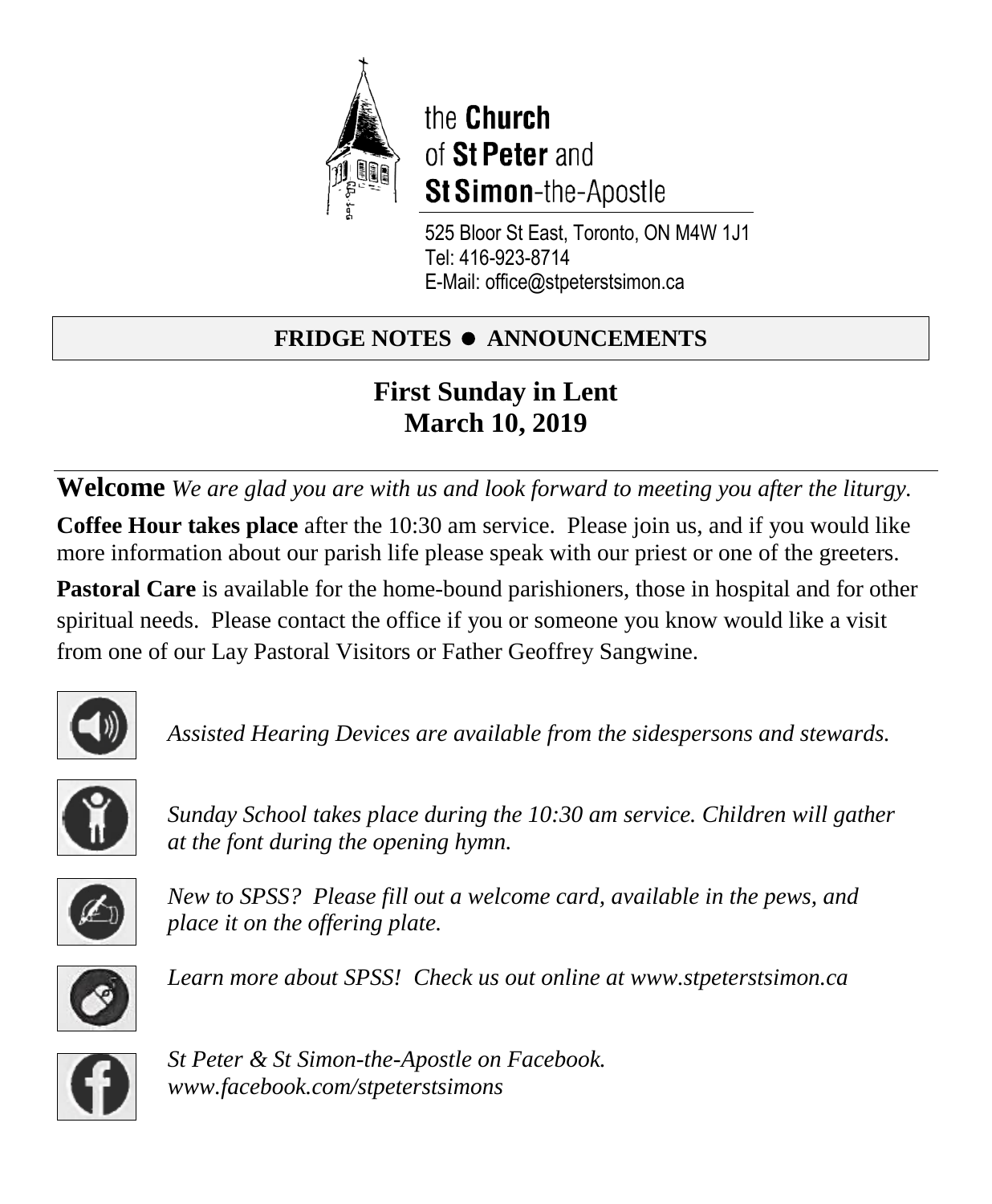## **PRAYERS**

**In our prayers this week, we remember**:

**Anglican Communion**: The Anglican Church of the Congo

**Diocese**: Bishop Andrew Asbil, Area Bishop - Kevin Robertson, Churchwardens, Treasurers and Parish Officers

**Outreach and Advocacy**: Church of the Nativity, Malvern; Our Saviour, Don Mills; Parish of Penetanguishene

**Our Parish**: Amy Warner, Daphne Webster, Maurice White, Vashti White

**Home-bound**: Byron Armstrong/Gail Birnie/Inez V. Burt/Nancy Byers/Cintra Cassidy/Ann Duff/Charlotte Graham/Lorraine Griffith/Norma Kenny/Cynthia Olivierre/Denise Orieux/George Petricko/Lucy Simons/Lois Totton/Lila Vamosi/Gladys Worledge-Burke/Pam Young.

## **ANNOUNCEMENTS**

**We appreciate your givings** and remind you that in order to receive a tax receipt your envelope number or name & address should accompany all donations. Also, please do not leave your valuables unattended.

**Pre-authorized giving** (PAG) forms are available at the back of the church and in the pews. We encourage you to support the church through PAG. Thank you for your support.

**Dancercize** – Join us Wednesdays in the Parish Hall at 12:30 pm for an hour of dancing. Free. Everyone welcome. For information, please speak to Carol Peck or email [ctpeck35hotmailcom@](mailto:ctpeck35@hotmail.com)yahoo.ca, or call the church office.

**Altar Flowers** If you are interested in dedicating flowers for the altar, there are Sundays available on May 19, June 2, 9, 23, and 30. Please speak with Barbara Towe.

**Advisory Board**

The next Advisory Board meeting is on Saturday, March 16, at 10:00 am.

**On Easter Day** Bishop Kevin Robertson will be with us. We will celebrate Confirmation. If you would like to be confirmed please speak with Fr Geoff ASAP.

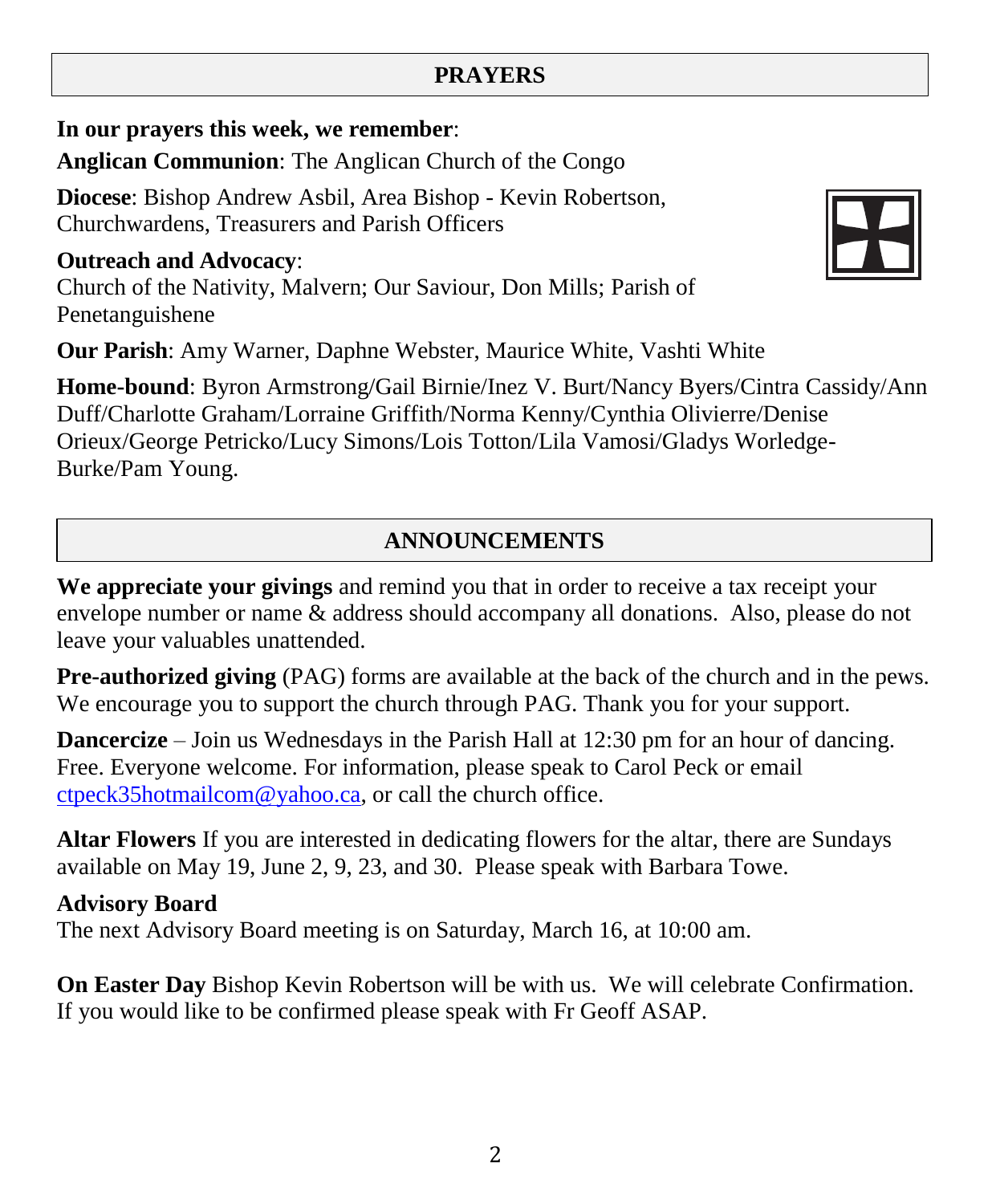# **IN OUR PARISH and DIOCESE**

# **Lenten Scripture Study - Tuesday, March 19, 26, April 2, 9** *Meeting Jesus in the Gospel of Luke - Part II*

For St Luke the Evangelist, Jesus is the centre point of God's movement in history and the clearest revelation of God's purposes for all of humanity. The Sunday Gospels this year are from Luke. All are welcome to join us as we read and discuss this marvellous account of the Good News of Jesus Christ. Join us for:

Evening Prayer (6:00 pm) Light Supper (6:30 pm) Study (7:15 pm) Closing Prayers (8:30 pm)

## **Advisory Board: The Next Meeting in on Saturday, March 16 at 10 am.**

**Bishop Kevin Robertson** invites you to the 2019 *Supporting Parish Leaders Workshop* in York-Scarborough. Please join us on Saturday, March 23, 2019 at the Church of St. Andrew, Scarborough for this half-day workshop. This event is open to all churchwardens, deputy churchwardens, parish admins, treasurers, administrative staff and clergy.



**Sunday Forum**: *Legal Challenges in Applying for Refugee Status in Canada* Sunday March 31, 2019 from 12:30 to 2:00 pm (coffee will be served) Location: SPSS Parish Hall Speaker, Paul VanderVennen, is a lawyer in Toronto who works with refugee claimants. He is a friend of Diane Marshall, and is currently representing one of our parishioners in an appeal of a recent decision rejecting this person's refugee claim.

## **Good news!**

We just heard from Mohammed that his father Jomard Al-Bayati has been accepted by Canada. He is scheduled for a medical this week and will arrive here late spring to early summer. More news to follow as soon as we receive it. SPSS Refugee Committee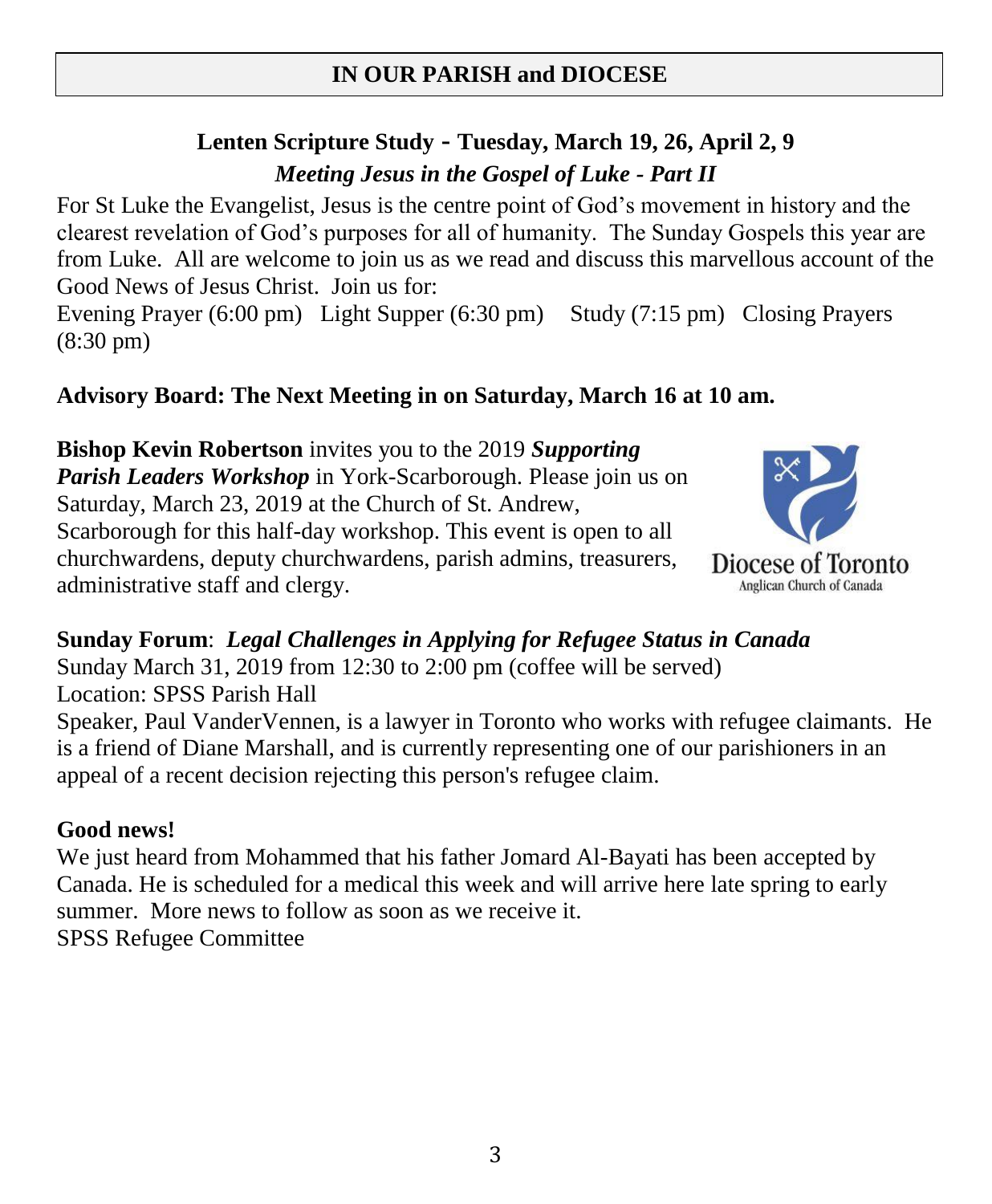# *Walking With Jesus To The Cross With Ignatius Of Loyola As Our Guide A Lenten Series St James Cathedral*

Wednesday, March 13, Wednesday March 27, Wednesday, April 10 6:00 pm Service 6:30 pm Light Supper 7:00 pm Lecture

Presented by Dr. Ruth Brown, Spiritual Formation and Prayer Ministries Director for InterVarsity Christian Fellowship of Canada.

This interactive Lenten series will offer participants the opportunity to learn about the life and work of Ignatius of Loyola, explore his Spiritual Exercises experientially in the gathered community and individually, and examine reflective questions which may lead to greater inner freedom and intimacy with Jesus.

## **Wednesday, March 13 Introduction, Motivation and Life Purpose**

In this first session participants will be introduced to the life and work of Ignatius of Loyola. We will explore his understanding of motivation and vocation and explore our own sense of what draws or repels us in our Christian walk and experience. We will use John 13-19 as our scriptural guide to the cross.

## **Wednesday, March 27 Gospel Meditation – Experiencing Intimacy with Jesus**

During this second session participants will gain an overview of the Ignatian method of gospel meditation. We will have opportunity to practice this with a passage from the gospel of John during our session and share with others some of what God is revealing in our meditation and/or reading.

## **Wednesday, April 10 Spiritual Freedom – Exploring Attachments and Discernment**

In this final session participants will consider Ignatian methods for recognizing unhealthy attachments and discerning paths to greater spiritual freedom in our relationship with God and others. Jesus' example of his life, death and resurrection will resource this conversation.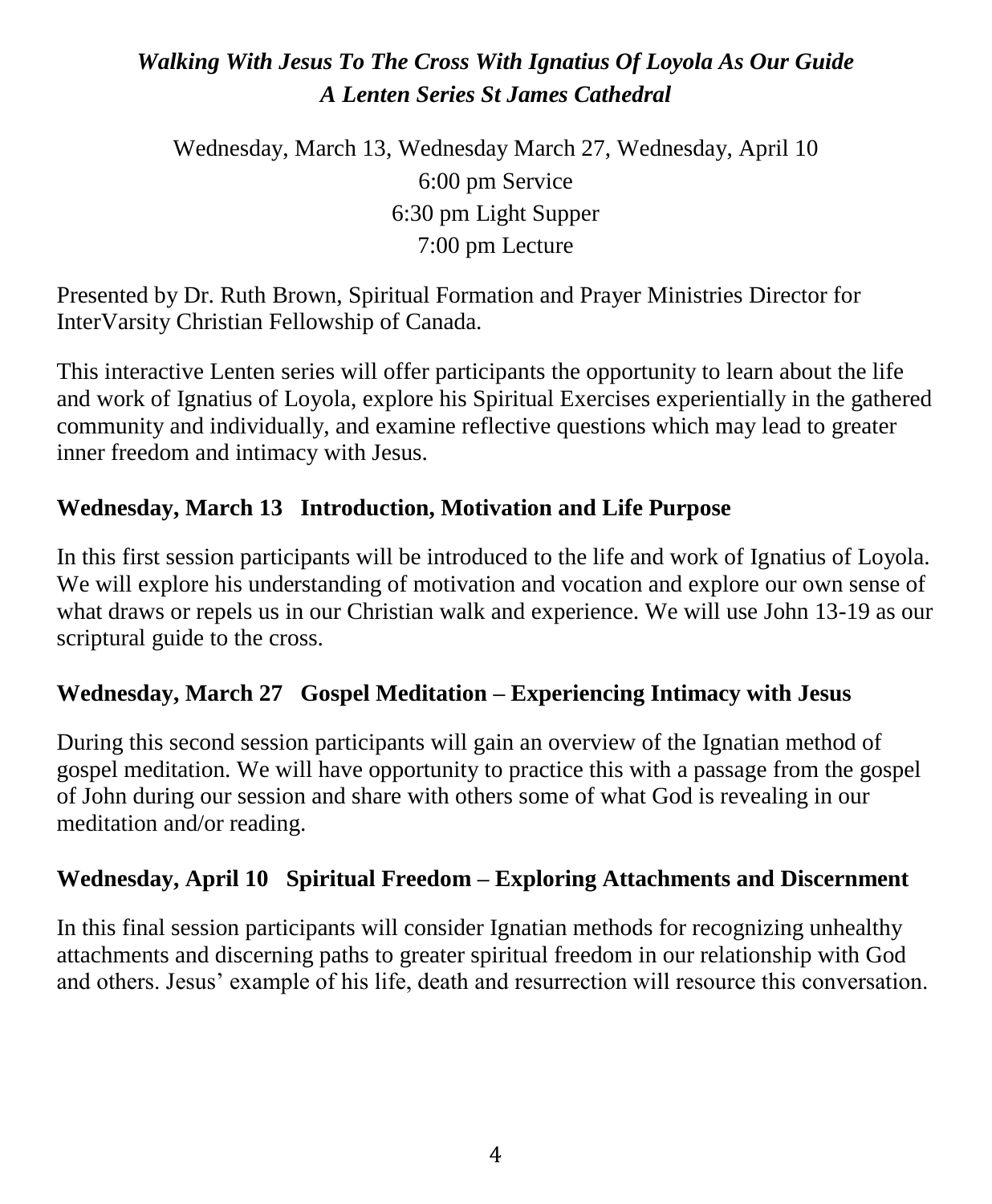

### **LENT HOLY WEEK & EASTER**

**Sunday, March 17 at 4 pm** A Service of Readings, Music and Prayer for Lent

**Sunday, March 24 at 4 pm** Choral Evensong *Celebrating the Eve of the Annunciation*

**Sunday, April 14 - Palm Sunday** Services at 8:30 and 10:30 am 4 pm – Stainer's *Crucifixion*

**Tuesday, April 16** 6 pm Holy Eucharist 6:30 pm The Way of the Cross

**Wednesday, April 17** 6 pm Holy Eucharist 6:30 pm The Way of the Cross

**Thursday, April 18** – **Maundy Thursday** 7:30 pm - Maundy Thursday Liturgy

**Friday April 19 - Good Friday** 8 am Ecumenical Walk, 11 am Solemn Liturgy

> **Saturday, April 20 – Easter Eve** 8 pm Vigil

**Sunday, April 21 - Easter Day** Services at 8:30 am and 10:30 am Bishop Kevin Robertson – Celebrant & Preacher

> **Tuesdays in Lent: Candlelight Evening Prayer at 6 pm** Tuesday March 12, 19, 26, April 2, 9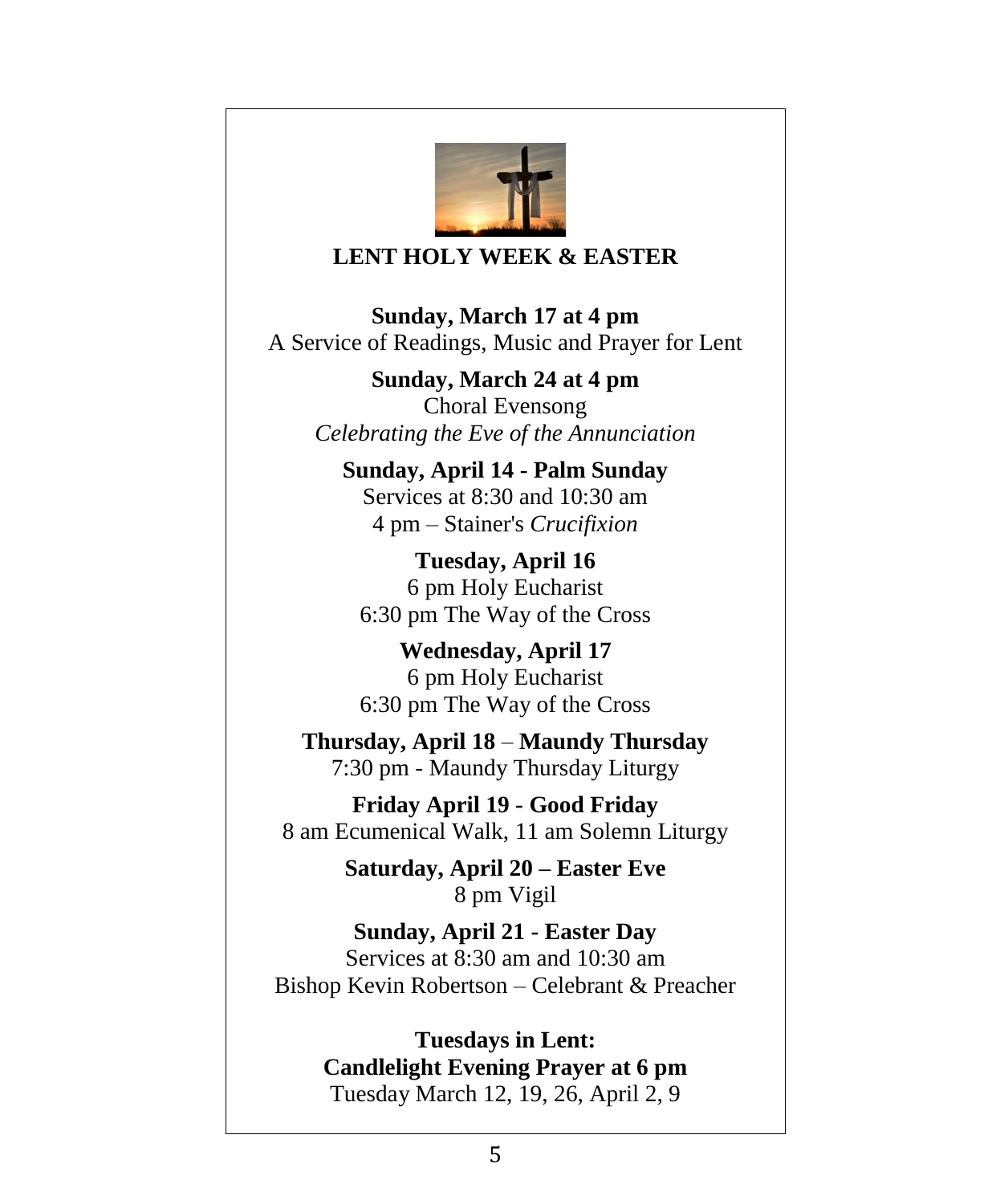## **PARISH MINISTRIES 2019**

# **Clergy**

| Incumbent Priest The Reverend Geoffrey Sangwine   |  |
|---------------------------------------------------|--|
| Honorary Assistant The Reverend Jennifer Matthews |  |

# **Wardens**

| Lay Delegates to Synod  Mary Anderson, Paul Mitchell |  |
|------------------------------------------------------|--|

# **Parish Life & Discipleship**

| Advisory BoardFran Brown                                     |  |
|--------------------------------------------------------------|--|
|                                                              |  |
|                                                              |  |
| Honorary Assistant Organists Maurice White, Johan van t' Hof |  |
| Christian Education  Ian Corlett, Rev. Geoff Sangwine        |  |
| Church School Sileen Phillips                                |  |
|                                                              |  |
| Hospitality/Coffee Hour Fran Brown                           |  |
|                                                              |  |
|                                                              |  |
|                                                              |  |
|                                                              |  |
| Lay Pastoral Care Visitor  The Reverend Jennifer Matthews    |  |
|                                                              |  |
| Newsletter Peggy Needham                                     |  |
| Opportunities Committee Brooke Sales-Lee                     |  |
|                                                              |  |
|                                                              |  |
|                                                              |  |
|                                                              |  |
| Sides-people Vincent Wong                                    |  |
|                                                              |  |
| Wednesday Morning Group  Sheila Thomas                       |  |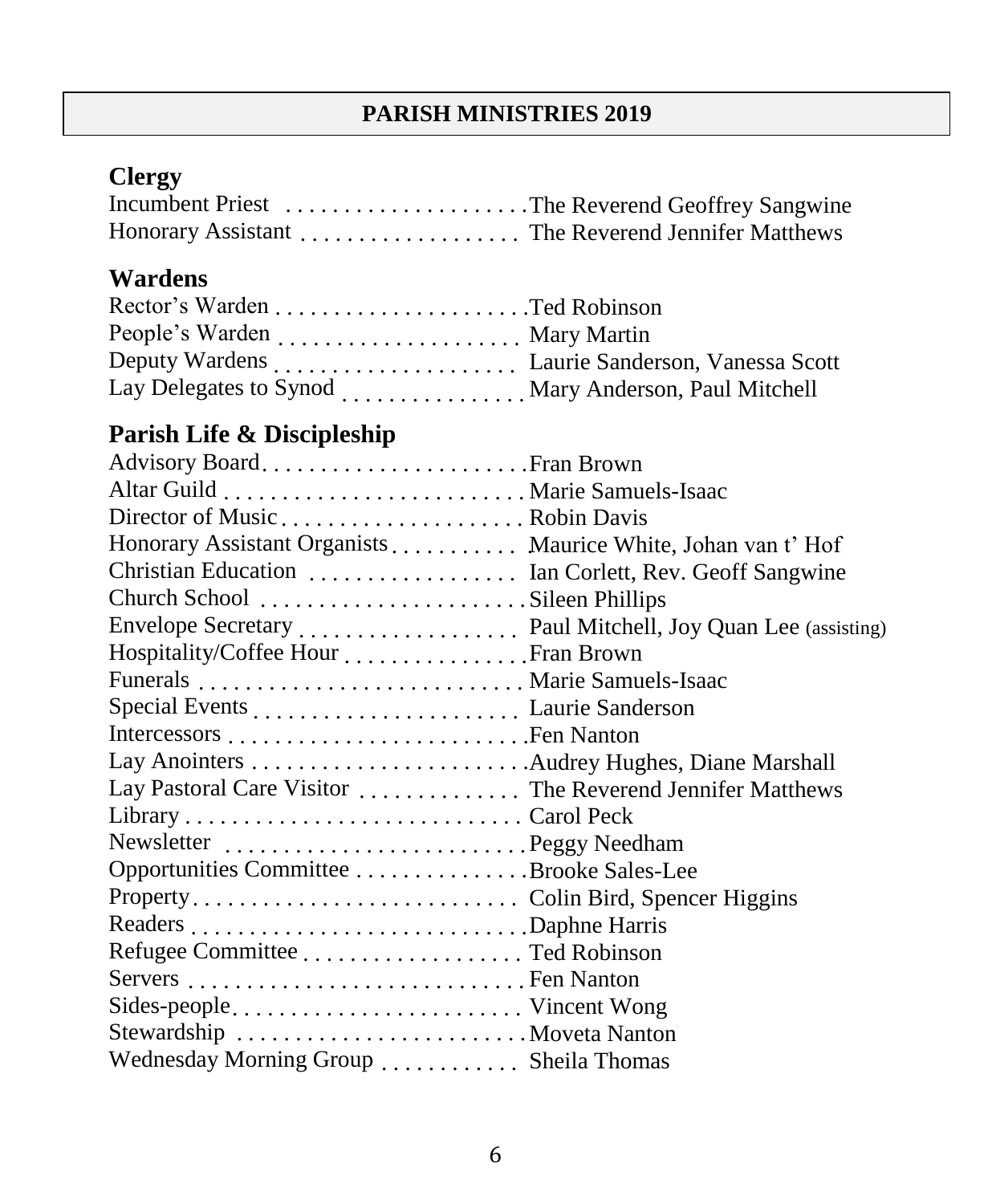### **JOIN US FOR WORSHIP**

**Sunday 8:30am** – Holy Eucharist **Sunday 10:30 am** – Worship Service **1st Sunday** – Choral Eucharist (Traditional) **2nd Sunday** – Choral Matins **3rd Sunday** – Choral Eucharist (Traditional) **4th Sunday** – Choral Eucharist (Contemporary) **Sunday Evensong** – As Announced **Last Tuesday of the Month** – Candlelight Evening Prayer

### **THIS WEEK AT ST. PETER & ST. SIMON**

**Tuesday, March 12, 6 pm – Corporation meeting with Wardens Council Wednesday, March 13, 11 am – Holy Eucharist Saturday, March 16, 10 am – Advisory Board Meeting Sunday, March 17: Second Sunday in Lent** 8:30 am Holy Eucharist - *BCP* 10:30 am Choral Eucharist (Traditional) *Readings: Genesis 15.1-12, 17-18; Psalm 27; Philippians 3.17-4.1; Luke 13.31-3*

### **Please Note: Choral Matins in Lent will be on March 31, 2019 at 10.30 am.**